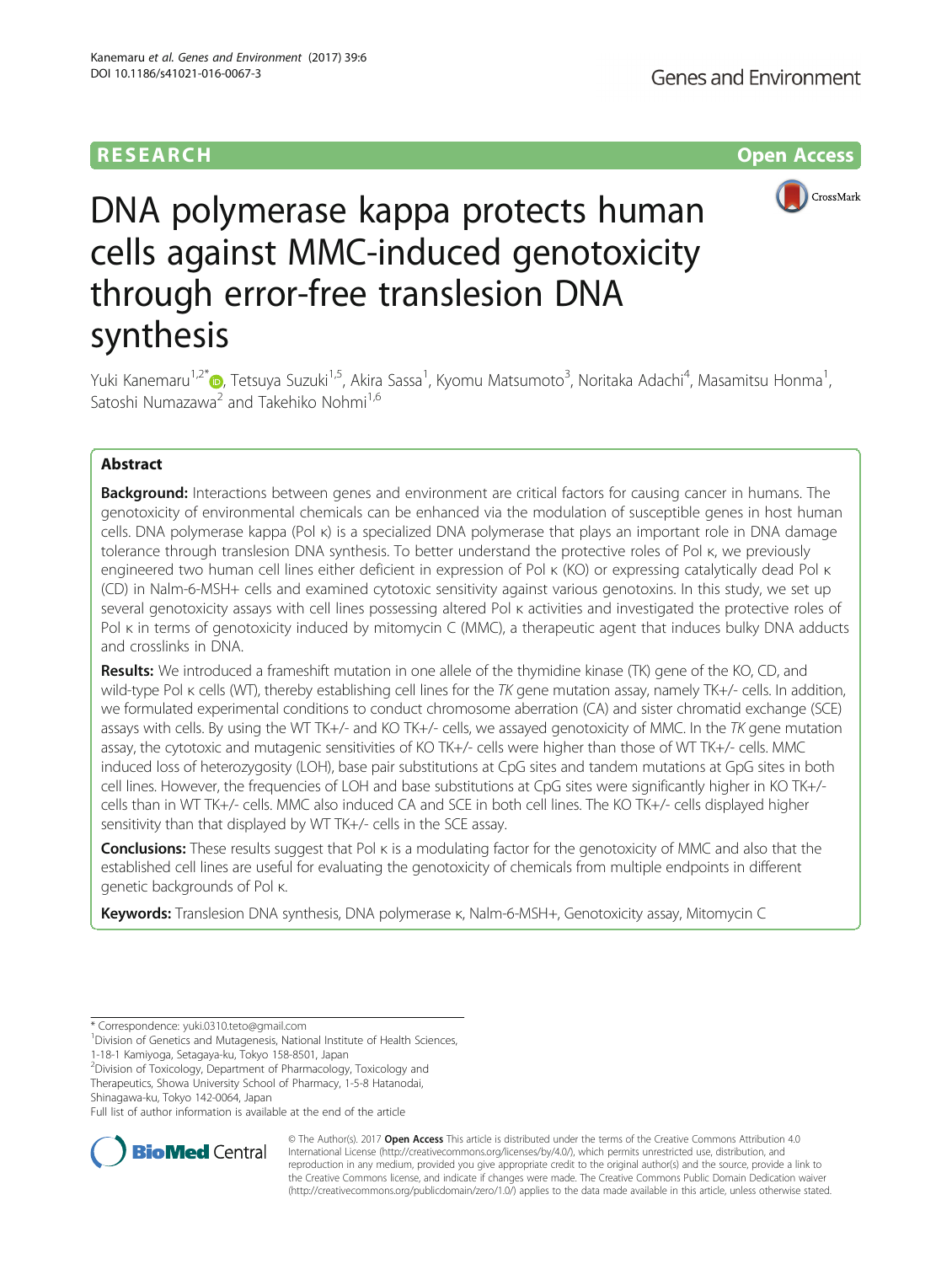## Background

Translesion DNA synthesis (TLS) is one of the strategies to circumvent persisting DNA lesions that can lead to fork collapse and cell death. TLS is performed by specialized DNA polymerases (Pols). These Pols take over primer DNA from replicative Pols, e.g., Pol δ and Pol  $ε$ , at or before lesions and insert dNMPs opposite lesions in an error-free or error-prone manner [\[1](#page-8-0)–[3\]](#page-8-0). After successful lesion bypass, the replicative Pols return to the primer DNA and continue whole chromosome replication [[4](#page-8-0)]. The bypass process does not accomplish repair or excision of the DNA lesions. In addition, the fidelity of TLS Pols in lesion bypass depends on the polymerases used and the type of lesions encountered. Therefore, TLS is regarded as a mode of DNA damage tolerance that may cause mutations in compensation for cell survival [\[5\]](#page-8-0).

To date, more than ten such specialized Pols involved in TLS have been identified. Among them, the Y-family Pols η, ι, κ and REV1, and the B-family Pol ζ have been intensively characterized [[6, 7\]](#page-8-0). Among the Y-family Pols, Pol κ is primarily characterized by its ability to perform error-free TLS across bulky DNA adducts at  $N^2$  position of guanine induced by  $benzo[a]pyrene-7,8-dihydrodiol-$ 9,10-epoxide (BPDE) [\[8](#page-8-0)–[11\]](#page-8-0). Several in vitro studies, mostly biochemical, have also demonstrated that Pol κ bypasses a wide variety of DNA lesions that are structurally unrelated, such as 7,8-dihydro-8-oxo-guanine [[12](#page-8-0)– [15\]](#page-8-0), thymine glycol [[16, 17\]](#page-8-0),  $N^3$ -methyl-adenine [\[18](#page-8-0)] and<br>DNA inter-strand crosslinks [19–21]. In vivo, Pol.  $\nu$ DNA inter-strand crosslinks [\[19](#page-8-0)–[21\]](#page-9-0). In vivo, Pol κdeficient mice exhibited a spontaneous mutator phenotype [\[22](#page-9-0)]. Besides, upregulation of Pol κ was observed in tumor tissues from patients with non-small cell lung cancer [[23\]](#page-9-0), and overexpression of human Pol κ also confers genomic instability at the cellular level [\[24](#page-9-0)]. These findings implicate that Pol κ plays a role in maintaining human genome integrity.

To better understand the protective roles of Pol κ at the cellular level, we previously generated human Pol κ knockout (KO) [[25](#page-9-0)] and catalytically dead (CD) mutants in the human Nalm-6-MSH+ cell line and examined cytotoxic sensitivity to various genotoxins [[26](#page-9-0)]. We conducted the study with not only KO cells but also CD cells because Pol κ interacts with other proteins, such as REV1 and proliferating cell nuclear antigen PCNA. REV1 acts as a docking site for other TLS Pols and facilitating polymerase exchange [\[27](#page-9-0)], and PCNA interacts with various proteins involved in DNA replication and repair pathways [[28](#page-9-0)]. Therefore, a simple KO of Pol κ might modulate functions of other proteins, thereby obscuring the possible catalytic protective role against genotoxic stresses. Results suggested that Pol κ protects cells against BPDE, mitomycin C (MMC), and bleomycin via its DNA polymerase activity. In addition, we shed light on a novel non-catalytic protective role of this protein against oxidative stress induced by hydrogen peroxide. These findings have emphasized the significance of Pol  $\kappa$  in the protection of human cells against various genotoxic stresses. However, whether the protective roles of Pol κ are attributed to error-free or error-prone TLS have yet to be clarified. Therefore, in this study, we established cell lines for the thymidine kinase (TK) gene mutation assay by introducing a frameshift mutation in one allele of the TK1 in cells with altered Pol <sup>κ</sup> activity, resulting in TK+/- cells. In addition, to gain insight into chromosomal events, we formulated experimental conditions for chromosome aberration (CA) and sister chromatid exchange (SCE) assays.

To evaluate the utility of the cell lines to investigate protective roles of Pol κ in terms of genotoxicity, we exposed Pol κ wild-type (WT) TK +/- and KO TK+/- cells to MMC and investigated gene mutations and chromosomal damage. MMC is a chemotherapeutic agent that induces monofunctional adducts, and intra- and interstrand DNA crosslinks at the  $N^2$  position of guanine [[29](#page-9-0), [30\]](#page-9-0). Although the amounts of DNA inter-strand crosslinks are lower than those of intra-strand crosslinks or monofunctional adducts, these inter-strand crosslinks are largely responsible for the cytotoxicity of MMC [\[31](#page-9-0)]. Earlier studies reported that Pol κ is involved in errorfree TLS across  $N^2$ -guanine inter-strand crosslinks and  $N^2$ -guanine monofunctional adducts [19, 32, 33]. However,  $N^2$ -guanine monofunctional adducts [[19,](#page-8-0) [32, 33\]](#page-9-0). However, the roles Pol κ plays to protect cells from mutagenic and clastogenic effects of multiple DNA damages induced by MMC in human cells are unclear. Therefore, we analyzed the genotoxicity of MMC in human cells with different Pol κ expression profiles by using a series of genotoxicity assays.

## **Methods**

#### Cell lines and culture

The human pre-B cell line Nalm-6-MSH+ (WT) and its Pol κ derivatives, KO and CD cells, were established in our laboratory as described previously [[25](#page-9-0), [26](#page-9-0), [34](#page-9-0)]. The KO cells were generated by deleting exon 6 of the POLK, resulting in a frameshift. The CD cells were also generated by introducing mutations directing amino acid substitutions in exon 6 of the POLK, D198A and E199A, which are critical to the catalytic activity of Pol κ. The cells were cultured in RPMI1640 (Nacalai Tesque, Kyoto, Japan) medium supplemented with 10% calf serum (Thermo Fisher Scientific, Waltham, MA, USA), 50 μg/mL kanamycin and 50 μM 2-mercaptoethanol in a 5%  $CO<sub>2</sub>$  incubator at 37 °C.

## Chemicals

BPDE was purchased from MRI Global (Kansas City, MO, USA) and used to evaluate the  $TK$  gene mutation assay in the TK+/- cells established in this study because it is known that Pol κ can bypass BPDE-DNA adducts in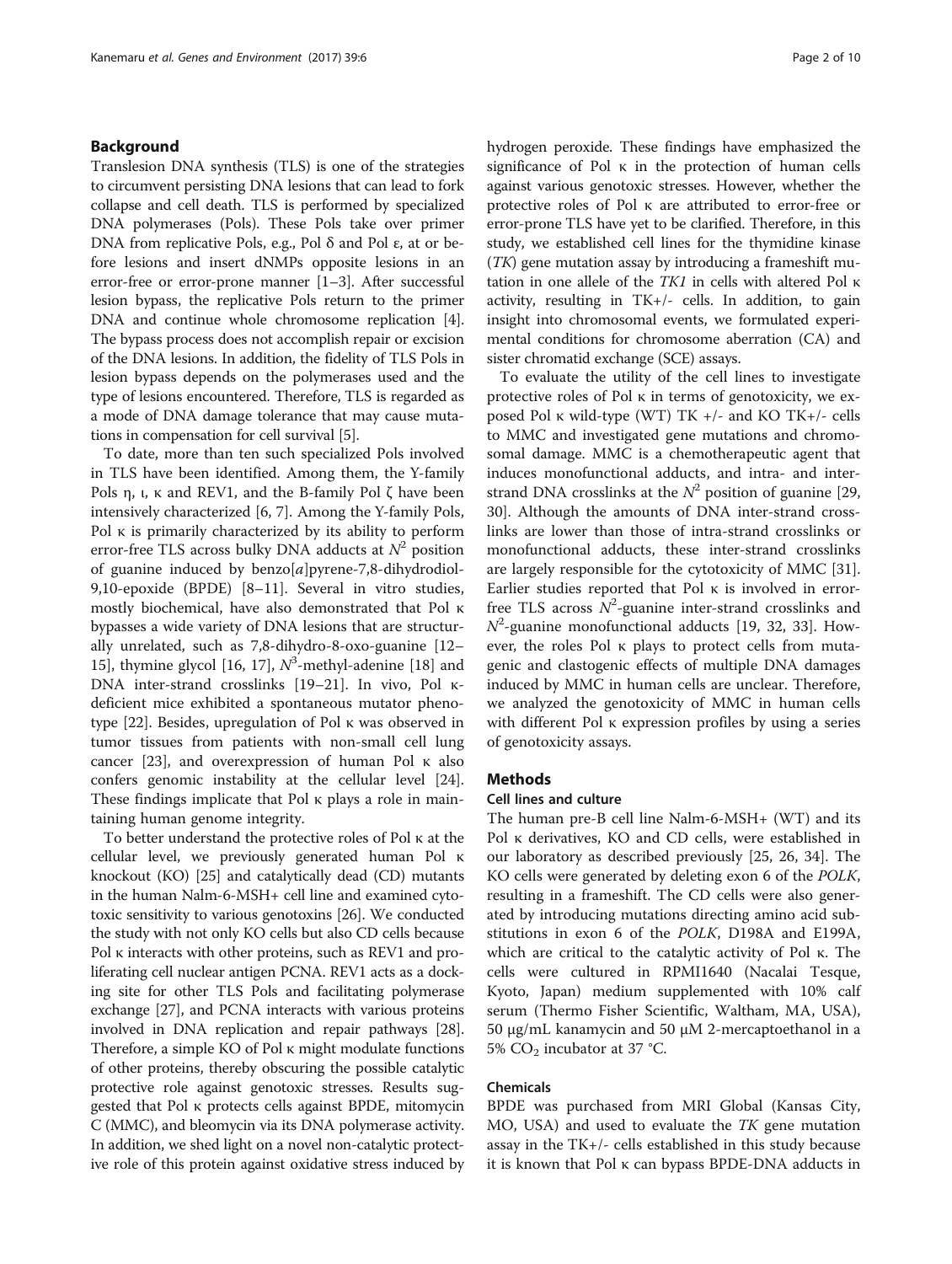an error-free manner [[11\]](#page-8-0). MMC was purchased from Nacalai Tesque (Kyoto, Japan) and used as a test chemical because the chemotherapeutic agent induces not only bulky DNA adducts but also inter- and intra-DNA crosslinks [\[29](#page-9-0), [30](#page-9-0)] which are not well-known the contribution of Pol κ in their repair processes. Dimethyl sulfoxide (DMSO) was obtained from Wako (Osaka, Japan) and used as a solvent control.

## Establishment of  $TK^{+/-}$  mutant cells

The gene-targeting vector for introducing  $a + 1$ -bp frameshift mutation in exon 4 of the TK1 was constructed using MultiSite Gateway Three-Fragment Vector Construction Kit (Thermo Fisher Scientific, Waltham, MA, USA) as previously described [\[35\]](#page-9-0). The targeting vector was linearized by PmeI and transfected into  $2 \times 10^6$  WT, KO and CD cells using Nucleofector™ I with Kit T solution (LONZA, Basel, Switzerland) according to the manufacturer's instructions. After 48 h of incubation, the cells were transferred into a selection medium containing 0.5 μg/mL puromycin (Wako, Osaka, Japan) at a density of 2,000 cells per well in 96-well plates and cultured for twothree weeks. The resulting drug-resistant clones were subjected to PCR analysis with primers TK ex4 TG Fw and 5′-loxP TG to screen the targeted integrant at exon 4 of the  $TK1$ . Subsequently, the targeted  $+1$ -bp frameshift mutation induction was verified by DNA sequencing using primers TK ex4 Fw and TK ex4 Rv. For the successfully targeted integrants, the drug resistance gene was excised by transient expression of Cre recombinase via electroporation of the Cre expression vector. Excision of the drug resistance gene was confirmed by PCR with primers TK ex4 TG Fw and PGK pro. All PCR reactions were performed using KOD FX (TOYOBO, Osaka, Japan). The primer sequences used for the PCR and DNA sequencing are listed in (Additional file [1:](#page-8-0) Table S1).

#### TK gene mutation assay

Established cell lines harboring the  $TK^{+/}$  mutation were cleansed with CHAT (C: 20 μM 2′-deoxycytidine, H: 200 μM hypoxanthine, A: 0.1 μM aminopterin, T: 17.5 μM thymidine (Sigma-Aldrich, St. Louis, MO, USA)) solution prior to use as described previously [\[36\]](#page-9-0). Five milliliters of cell suspensions  $(5 \times 10^5 \text{ cells/mL})$  were treated with 6.25, 12.5 and 25 nM of BPDE or 50, 100 and 200 ng/mL of MMC for 3 h at 37 °C. After treatment, the cells were centrifuged, washed once, and then re-suspended in a fresh medium at a density of  $2 \times 10^5$  cells/mL. We also seeded the cells into 96-well plates (2.5 cells/well) concurrently for determining plating efficiency (PE0). After a 96-h expression period, the cell suspension was seeded in 96-well plates at  $2.5 \times 10^4$ cells/well in the presence of 3 μg/mL trifluorothymidine (TFT) to isolate  $TK^{-/-}$  mutants. We also seeded the cells into 96-well plates (2.5 cells/well) in the absence of TFT for

plating efficiency determination (PE4). All 96-well plates were incubated for more than 20 days at 37 °C, and then the number of wells with colonies in PE0 and PE4 plates and TK−/<sup>−</sup> mutant colonies in TFT plates were scored. Mutant frequencies and relative cell survivals were calculated using previously described method [\[37](#page-9-0)]. Comparisons of mutant frequencies or relative cell survivals between cell lines were quantified using Student'<sup>s</sup> t-test. The level of statistical significance was set at  $P < 0.05$ .

## Mutation spectrum analysis of  $TK^{-/-}$  mutants

Cleansed cells treated with 200 ng/mL MMC or DMSO as described in 2.4 were washed once and immediately seeded in 96-well plates  $(1 \times 10^5 \text{ cells/well}$  for cells treated with MMC and  $1.25 \times 10^5$  cells/well for solvent control, respectively) to obtain independent  $TK^{-/-}$  mutant clones. After a 96 h culture for expression period, TFT was added to each well of the plates at a final concentration of 3 μg/mL, and the cells were incubated for more than 20 days at 37 °C. The resulting TFT-resistant clones were subjected to genomic PCR to amplify exon 4 of the TK1 using primers TK ex4 Fw and TK ex4 Rv2 to classify the mutants as LOH type,  $TK^{-/-}$  mutants harboring large deletion or inter-allelic homologous recombination (one band), or non-LOH, i.e.,  $TK^{-/-}$  mutants harboring intragenic mutations (two bands). The PCR products of the non-functional (gene-targeted) TK1 allele were approximately 100 bp longer than those of the functional allele due to residual sequence of the targeting vector around the loxP site. For non-LOH mutants, total RNA was extracted using ISOGEN II (Nippon Gene, Tokyo, Japan) and then amplified with Prime-Script OneStep RT-PCR Kit ver. 2 (TaKaRa, Shiga, Japan) using the primers TK c176 Fw and TK c983 Rv. Resulting cDNA sequences were analyzed with 3130 Avant Genetic Analyzer (Thermo Fisher Scientific, Waltham, MA, USA) using primers TK cDNA seq Fw1 and TK cDNA seq Fw2. In the case of RNA splicing mutants, to analyze mutations around the splicing donor or acceptor sequences, genomic DNA was also extracted using Gentra Puregene Cell Kit (QIAGEN, Hilden, Germany), and the  $TK$  locus was amplified by PCR using sets TK95 Fw and TK4795 Rv for exons 1–4 and TK11175 Fw and TK12940 Rv for exon 5 to 7. The amplified genomic DNA sequences were analyzed using primers TK c176 Fw for exons 1–2, gTK ex3 seq Fw for exon 3,TK ex4 Fw for exon 4, gTK ex5&6 seq Fw for exon 5, and TK c983 Rv for exon 6–7.

## Chromosome aberration assay

Five milliliter of cell suspension  $(2.5 \times 10^5 \text{ cells/mL})$  was treated with 50 and 100 ng/mL MMC for 3 h at 37 °C. The highest concentration was set to achieve reduction in RICC to  $45 \pm 5\%$  of the concurrent solvent control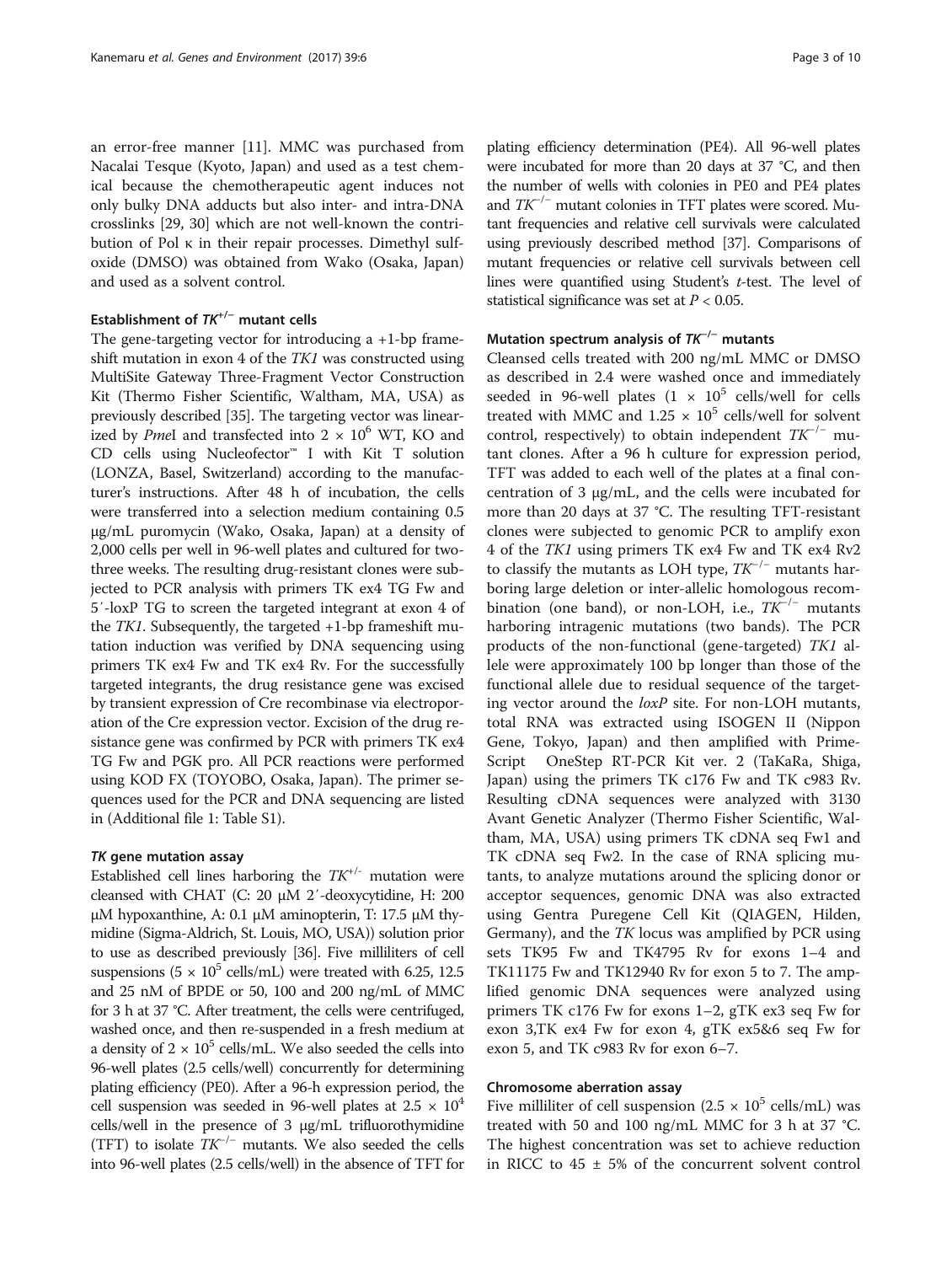for both cell lines in accordance with the OECD Guideline for the Testing of Chemicals TG 473. The cells were washed once and cultured in fresh medium for 24 h. Two hours prior to harvesting cells, colcemid (SERVA Electrophoresis, Heidelberg, Germany) was added to the medium at a final concentration of 0.2 μg/mL. For chromosomal preparation, cells were swollen with 0.075 M potassium chloride for 10 min at room temperature, fixed with a solution of methanol : acetic acid =  $3:1$ , and then air-dried on glass slides. All slides were coded and stained with 2% (v/v) Giemsa solution (Merck, Darmstadt, Germany) for 15 min at room temperature. Two hundreds of well-spread metaphase cells per dose were scored for chromosomal aberrations including breaks, exchanges and gaps at  $\times$  1000 magnification. The differences in the number of cells with chromosome aberrations between WT and KO cells were analyzed statistically using a chi-square test. The level of statistical significance was set at  $P < 0.05$ .

#### Sister chromatid exchange assay

Cells treated with MMC for 3 h as described in 2.6 were washed once and cultured in a fresh medium containing 2 μg/mL of 5-bromo-2′-deoxyuridine (Sigma-Aldrich, St. Louis, MO, USA) for 48 h. Colcemid treatment and chromosomal preparation were performed as described in 2.5. The slides were coded and stained with 3% (v/v) Giemsa solution containing 2% (w/v) EDTA 4Na for 5 min at 40 °C [\[38](#page-9-0)]. Fifty well-spread metaphase cells containing 42–46 chromosomes were examined for SCE. The average number of SCEs per cell was calculated and statistically compared between WT TK+/- and KO TK +/- cells at the same dose concentrations using Student's t-test. The level of statistical significance was set at  $P <$ 0.05.

## Results

## Establishment of TK gene mutation assay in Nalm-6-MSH + cells and Their Pol κ derivatives

To establish the TK gene mutation assay, a  $+1$ -bp frameshift mutation was introduced at exon 4 of one allele of the TK1 in WT, KO and CD cells (Fig. [1a\)](#page-4-0). The targeted heterozygous frameshift mutation, CCC to CCCC, was verified by DNA sequencing (Fig. [1b](#page-4-0)). The resulting cell lines were named as WT TK+/-, KO TK+/-, and CD TK+/- based on the different expression profile of Pol κ. Those three cell lines had comparable doubling times (WT TK+/-:  $21.5 \pm$ 0.6 h, KO TK+/-: 20.9  $\pm$  0.6 h, and CD TK+/-: 22.2  $\pm$  0.8 h), which were not significantly different from the original WT, KO, and CD cells, respectively [[26](#page-9-0)]. The spontaneous TK mutant frequency of KO TK+/- cells was higher than those of WT TK+/- and CD TK+/- cells, but this difference was not statistically significant (Table [1\)](#page-4-0). In addition to the gene mutation assay, we also determined the baseline frequencies of CA and SCE in established cell lines. The incidences of spontaneous CA in KO TK+/- and CD TK+/ cells were comparable to those in WT TK+/- cells, whereas KO TK+/- cells exhibited a significantly higher incidence of spontaneous SCE than WT TK+/- cells (Table [1](#page-4-0)).

Additionally, we determined the TK mutant frequencies of WT TK+/- and KO TK+/- cells treated with BPDE. As a result of cytotoxicity, KO TK+/- cells exhibited hypersensitivity to BPDE compared to WT TK+/ cells (Fig. [1c](#page-4-0)). Both cell lines exhibited concentrationrelated increases in the TK mutant frequency, and KO TK+/- cells displayed a significantly higher mutant frequency than WT TK+/- cells (Fig. [1d\)](#page-4-0). The enhanced mutagenicity of BPDE in Pol κ-deficient cells is consistent with previous studies using the *Hprt* gene mutation assay in mouse ES cells [\[8](#page-8-0)] and the supF forward mutation assay in the parental Nalm-6 human Pre-B cell line [[25\]](#page-9-0). Therefore, we judged the  $TK$  gene mutation assay in the established cell lines to be functional for analyzing the genotoxicity of test articles.

#### Cytotoxic and genotoxic responses to MMC

We treated KO TK+/- and WT TK+/- cells with MMC and examined cytotoxicity and genotoxicity via the TK gene mutation assay. In cell survival analysis, KO TK+/ cells exhibited hypersensitivity to the cytotoxic effect of MMC compared to WT TK+/- cells (Fig. [2a](#page-5-0)). The TK mutant frequencies of KO TK+/- cells were significantly higher than those of WT TK+/- cells at the concentrations of 100 and 200 ng/mL (Fig. [2b\)](#page-5-0). These results suggest that the expression of wild-type Pol κ facilitates cell survival against MMC via error-free TLS.

#### Mutation spectrum analysis

To address the sequence specificity of MMC-induced DNA lesions bypassed by Pol κ, we analyzed the mutation spectra of the spontaneous and MMC-induced TK  $^{-/-}$  mutants (Table [2](#page-5-0)). A summary of all mutations is shown in (Additional file [1:](#page-8-0) Table S2). The frequencies of G:C to C:G transversions and tandem base substitutions at GpG sites were substantially increased by MMC treatment in both cell lines. The proportion of LOH mutants among KO TK+/- cells was also increased by MMC treatment.

To compare the mutation spectra of MMC-induced DNA lesions in WT TK+/- and KO TK+/- cells, the absolute contribution of mutations at CpG or GpG sites and LOH was calculated by multiplying the  $TK$  mutant frequency at an MMC concentration of 200 ng/mL by the proportion of each type of mutations listed in Table [2](#page-5-0) (Fig. [3\)](#page-6-0). In the solvent control group, most of the  $TK^{-/-}$ mutants displayed LOH and point mutations at bases other than CpG or GpG, and the ratio between LOH and point mutations was comparable between cell lines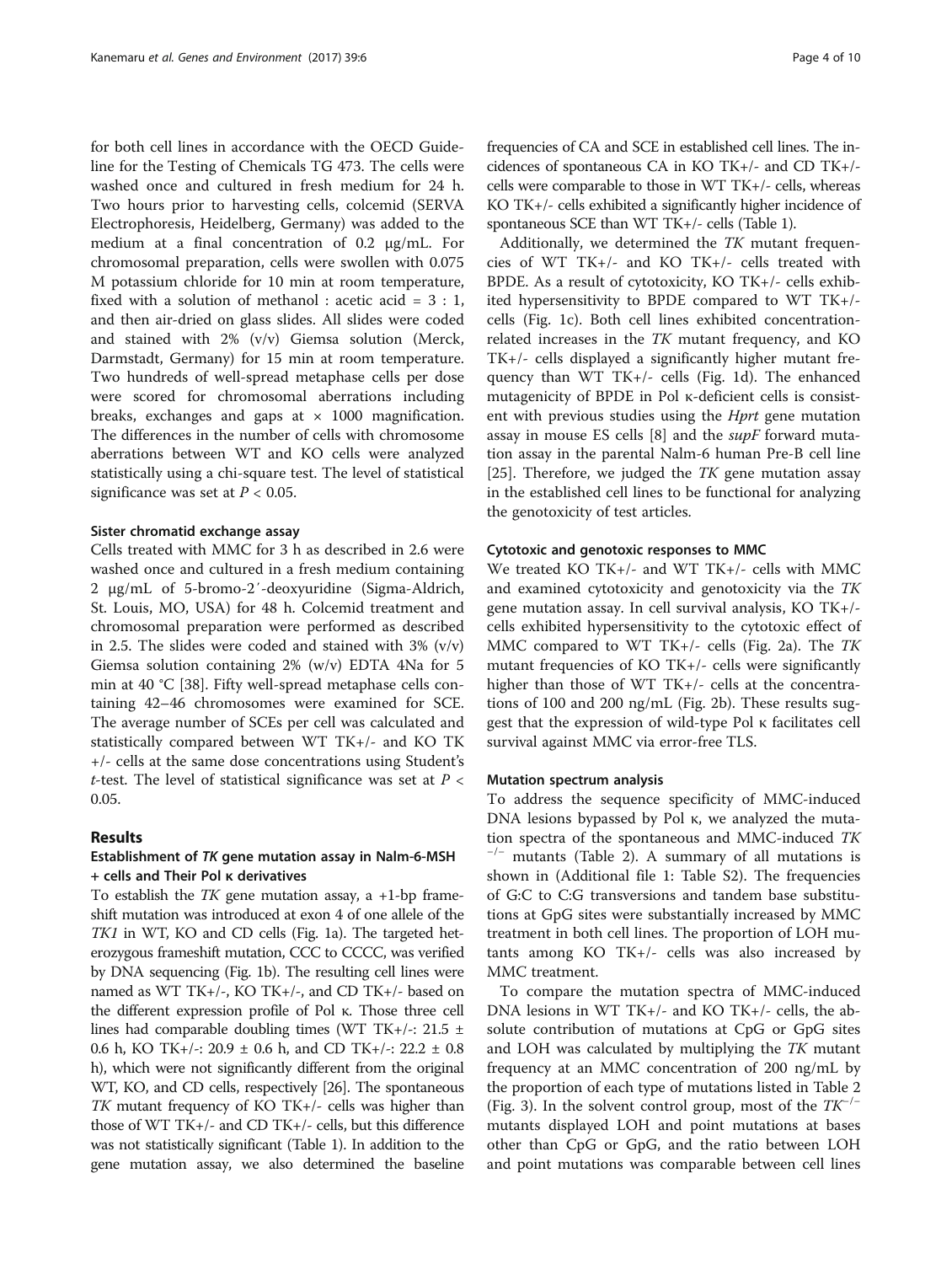<span id="page-4-0"></span>

Fig. 1 Establishment of the TK gene mutation assay in Nalm-6-MSH+ cells and their Pol k derivatives. a Targeting strategy of knocking-in a +1-bp frameshift mutation in one allele of the TK1. The TK locus, targeting vector, targeted locus and Cre-mediated locus are shown. The black and hatched boxes represent innate exons and mutated exon 4 harboring a +1-bp frameshift, CCC to CCCC, respectively. Puro<sup>r</sup> and triangles denotes the puromycin resistance gene and loxP sequences, respectively. DT-A is the gene encoding diphtheria toxin A used to prevent random integration of the targeting vector. **b** Genomic DNA sequence of the targeted region at exon 4 of the TK1 in wild-type (TK<sup>+/+</sup>) cells and the targeted (TK<sup>+/−</sup>) clones. c Relative survival and (d) TK mutant frequency in WT TK+/- and KO TK+/- cells treated with BPDE. Open and closed circles indicate the results for WT TK+/- and KO TK+/- cells, respectively. Each data point is the mean value of four independent experiments and error bars indicate standard errors. \* denotes statistical significance compared to WT TK+/- cells treated at the same concentrations ( $P < 0.05$ )

| <b>Table 1</b> Baseline frequencies of the $TK^{-/-}$ mutation, CA and SCE |  |
|----------------------------------------------------------------------------|--|
| in Nalm-6-MSH+ $TK+/$ - cells and their Pol $\kappa$ derivatives           |  |

|            | TK mutant frequency <sup>a</sup> | $CA^b$ | SCF <sup>c</sup> |
|------------|----------------------------------|--------|------------------|
|            | $(x10^{-6})$                     | (9/6)  | (incidence/cell) |
| $WT TK+/-$ | $7.8 + 2.4$                      | 15     | $4.5 + 2.2$      |
| $KO$ TK+/- | $14.1 + 2.9$                     | 20     | $6.9 + 2.9*$     |
| $CDTK+/-$  | $9.9 + 3.2$                      | 10     | $4.9 + 1.8$      |

<sup>a</sup>Values are the mean  $\pm$  S.E. (*n* = 3)<br><sup>b</sup>Two bundred metaphase sells we

<sup>b</sup>Two hundred metaphase cells were analyzed for each cell type ( $n = 1$ ) Fifty metaphase cells were analyzed. Data are expressed as the mean  $\pm$  S.D.  $(n = 1)$ . \* denotes a significant difference compared to WT TK+/- cells

(Fig. [3a\)](#page-6-0). In the MMC treatment group, however, the frequency of MMC-induced base substitution at CpG sites was increased 3.1 times in KO TK+/- cells compared to WT TK+/- cells (WT TK+/-:  $5.4 \times 10^{-6}$  versus KO TK +/-:  $16.7 \times 10^{-6}$ ) (Fig. [3b](#page-6-0)). In addition, the frequency of LOH mutation in KO TK+/- cells treated with MMC was 3.4 times higher than that in WT TK+/- cells (WT TK+/-: 13.8 ×  $10^{-6}$  versus KO TK+/-: 46.4 × 10<sup>-6</sup>). In contrast, the frequencies of the MMC-induced tandem base pair substitutions at GpG sites were comparable between the cell lines (WT TK+/-:  $4.2 \times 10^{-6}$  versus KO TK+/-:  $4.8 \times 10^{-6}$ ). Other base pair substitutions and frameshift mutation frequencies were not substantially increased by MMC treatment.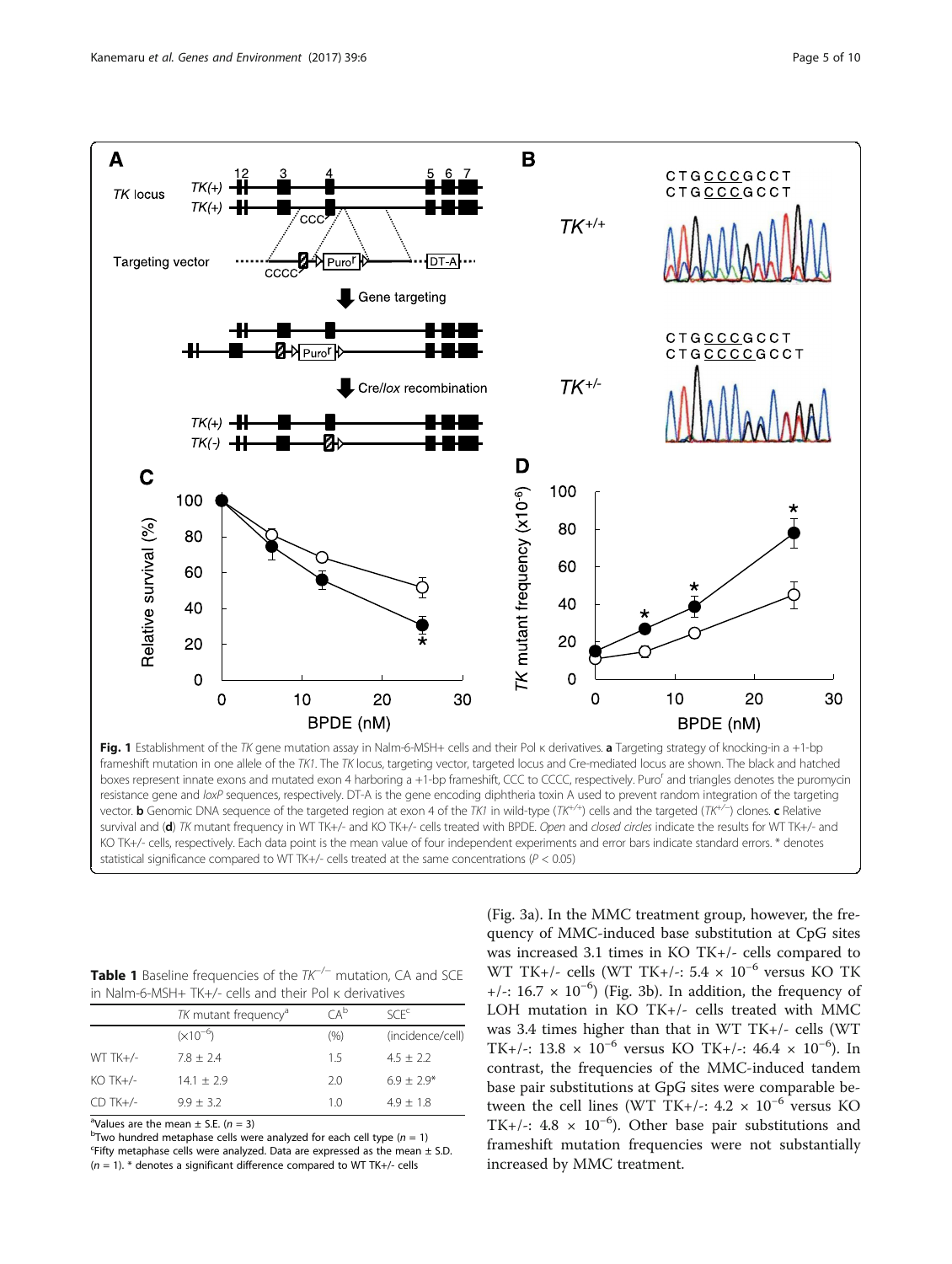<span id="page-5-0"></span>

## Chromosome analysis

We measured the structural abnormalities of chromosomes for further investigation of LOH events after MMC treatment. Figure [4a and b](#page-6-0) show the results of CA and SCE assays, respectively. The incidences of both CA and SCE were elevated by MMC treatment in a concentrationdependent manner, and the frequencies of CA were

Table 2 Summary of the mutation spectra of  $TK^{-/-}$ mutantations<sup>a</sup>

|                                                     | Solvent control |            | MMC.     |             |
|-----------------------------------------------------|-----------------|------------|----------|-------------|
|                                                     | WT TK+/-        | $KO$ TK+/- | WT TK+/- | KO TK $+/-$ |
| Base substitution                                   |                 |            |          |             |
| Transition                                          |                 |            |          |             |
| $A:\mathsf{T}\longrightarrow G:\mathsf{C}$          | 10(36)          | 11(26)     | 6(6)     | 5(4)        |
| $G: C \longrightarrow A: T$                         | 1(4)            | 2(5)       | 5(5)     | 4(3)        |
| Transversion                                        |                 |            |          |             |
| $A:\mathsf{T}\longrightarrow \mathsf{T}:\mathsf{A}$ | 0(0)            | 2(5)       | 1(1)     | 0(0)        |
| $A:\mathsf{T}\longrightarrow C:\mathsf{G}$          | 0(0)            | 2(5)       | 4(4)     | 1(1)        |
| $G: C \longrightarrow T:A$                          | 3(11)           | 10(23)     | 10(11)   | 17(13)      |
| $G: C \rightarrow C: G$                             | 0(0)            | 1(2)       | 8(9)     | 9(7)        |
| Tandem                                              |                 |            |          |             |
| $GG:CC \rightarrow CT:GA$                           | 0(0)            | 0(0)       | 3(3)     | 2(2)        |
| $GG:CC \rightarrow TT:AA$                           | 0(0)            | 0(0)       | 8(9)     | 6(5)        |
| $GG:CC \rightarrow AT:TA$                           | 0(0)            | 0(0)       | 2(2)     | 0(0)        |
| $CA:GT \rightarrow TG:AC$                           | 1(4)            | 0(0)       | 0(0)     | 0(0)        |
| $AG:TC \rightarrow CT:GA$                           | 0(0)            | 0(0)       | 0(0)     | 1(1)        |
| Frameshift (+1)                                     | 0(0)            | 0(0)       | 1(1)     | 1(1)        |
| Frameshift (+2)                                     | 1(4)            | 0(0)       | 0(0)     | 0(0)        |
| Frameshift $(-1)$                                   | 0(0)            | 0(0)       | 0(0)     | 2(2)        |
| LOH                                                 | 12(43)          | 15(35)     | 43 (46)  | 78 (62)     |
| Unidentified                                        | 0(0)            | 0(0)       | 2(2)     | 0(0)        |
| Total                                               | 28 (100)        | 43 (100)   | 93 (100) | 126 (100)   |

<sup>a</sup>Data are presented as number of clones (ratio), with the results of two independent experiments are aggregated

comparable between WT TK+/- and KO TK+/- cells. Conversely, the incidence of SCE in KO TK+/- cells was significantly higher than that in WT TK+/- cells. SCE is known as a cytological manifestation of homologous recombination. Thus, results suggest that the increase in LOH events in KO TK+/- cells might be attributed to the induction of DNA strand breaks and the subsequent homologous recombination repair pathway.

#### **Discussion**

In this study, to provide insights into the protective roles of Pol κ against genotoxic stresses, we have established WT TK+/-, KO TK+/- and CD TK+/- cells for conducting the  $TK$  gene mutation assay. The  $TK$  gene mutation assay is widely used in in vitro genotoxicity studies because it can detect both gene mutations and chromosomal events such as large deletions, chromosome rearrangements and mitotic recombination [[39\]](#page-9-0). In terms of point mutations, mutation spectrum analysis of TK-deficient mutants allows us to obtain detailed information of the sequence specificity of these events. In addition, to gain insight into chromosomal damage, we have also formulated experimental conditions for the CA assay for structural damage and the SCE assay for mitotic recombination in response to DNA damage.

As previously described, the Nalm-6-MSH+ cell line which is the background cell line of KO TK+/-, CD TK+/- , and WT TK+/- cells in this study, was engineered by restoring MSH2 expression in human Nalm-6 cells which possess an exceptionally high gene-targeting efficiency, resulting in proficient mismatch repair function as well as low spontaneous mutant frequency [[34](#page-9-0)]. The TK gene mutation assay in the WT TK+/- cells also indicated a low spontaneous *TK* mutant frequency  $(7.8 \times 10^{-6})$ , and this value is comparable to that seen in human lymphoblastoid value is comparable to that seen in human lymphoblastoid TK6 cells [[36](#page-9-0)]. In addition, the original Nalm-6 cell line, a parental cell line of Nalm-6-MSH+, has a normal p53 status and near diploid karyotype [[40](#page-9-0)]. These properties,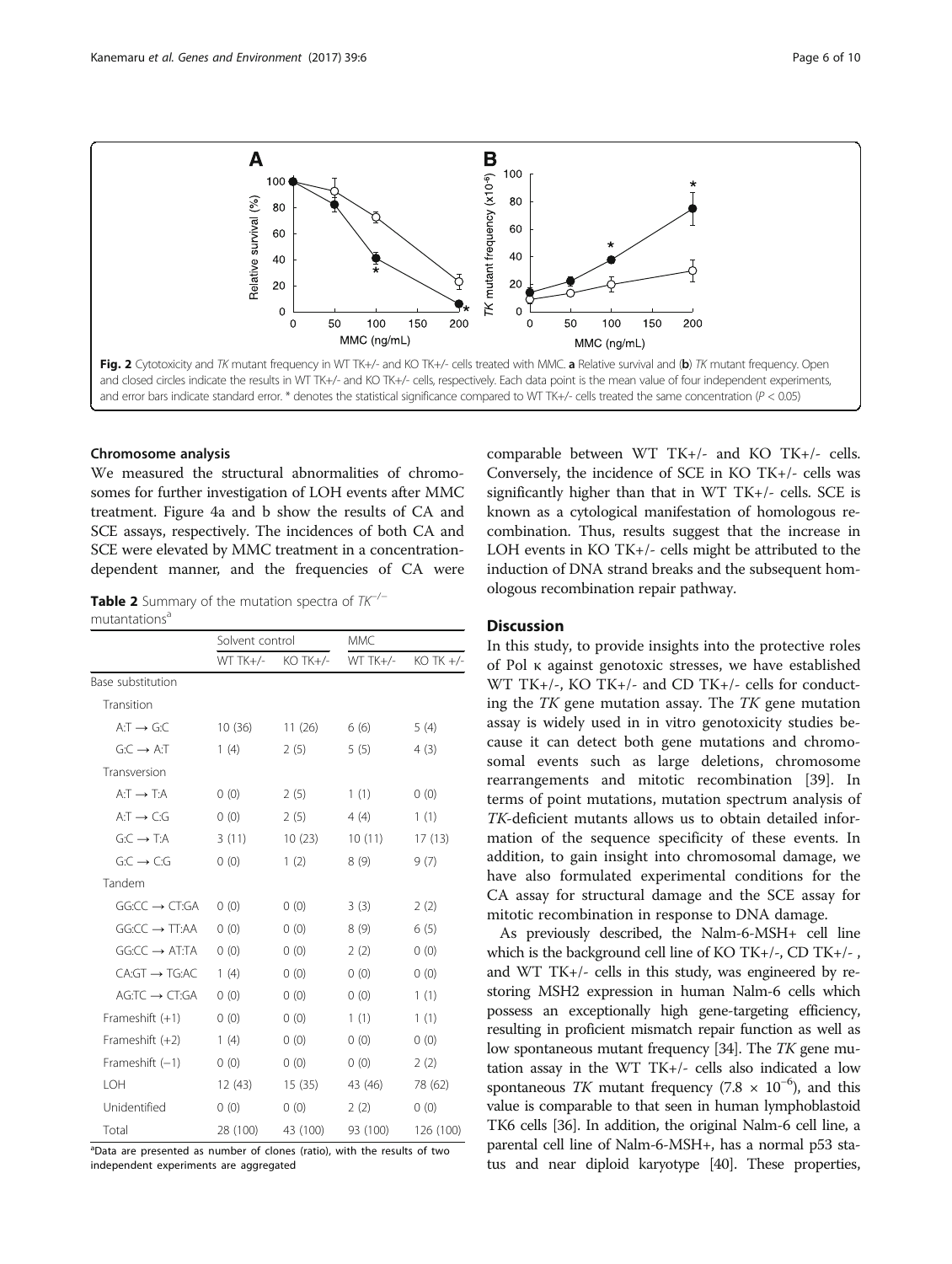<span id="page-6-0"></span>

combined with high gene-targeting efficiency, emphasize the usefulness of this cell line as a system to investigate the functions of specific protein(s) in the protection of human genome integrity against genotoxic stresses.

Using the WT TK+/- and KO TK+/- cells, we addressed the protective role of Pol κ against MMC genotoxicity. We did not utilize CD TK+/- cells, as KO and CD cells exhibited similar sensitivity to MMC treatment in our previous study [[26\]](#page-9-0). Results from the TK gene mutation assay revealed a higher mutant frequency after MMC treatment in KO TK+/- cells than in WT TK+/ cells (Fig. [2b\)](#page-5-0). Interestingly, there was a close relationship between the dose-related increase in the mutant frequency and cytotoxicity in both cell lines (Fig. [2\)](#page-5-0). The relationship was also observed in BPDE treatment (Fig. [1c and d\)](#page-4-0). The results of the mutant frequency and the survival suggest that both MMC- and BPDE-induced DNA lesions are bypassed by Pol κ in an error-free manner, which plays an important protective role against cell

death induced by these chemicals (see the discussion below and Fig. [5](#page-7-0)).

Mutation spectrum analysis of the  $TK^{-/-}$  mutants revealed that the expression of wild-type Pol κ suppresses mutations at CpG sites but not at GpG sites or other sequences (Fig. 3b), suggesting that Pol κ protects cells against MMC-induced genotoxic stresses via error-free TLS across the CpG inter-strand crosslinks at guanine bases in DNA. Two major pathways of DNA interstrand crosslink repair at different cell cycle stages have been reported, replication-dependent or replicationindependent repair [[41](#page-9-0)]. In the replication-dependent repair process, the Fanconi anemia pathway is activated, resulting in the ubiquitylation of FANCD2-I [\[42](#page-9-0)], followed by unhooking of one side of crosslinking DNA strands by several nucleases, such as ERCC1-XPF and MUS81 [[43\]](#page-9-0). On the other hand, in the replicationindependent repair process, global genomic as well as transcription-coupled nucleotide excision repair (NER)

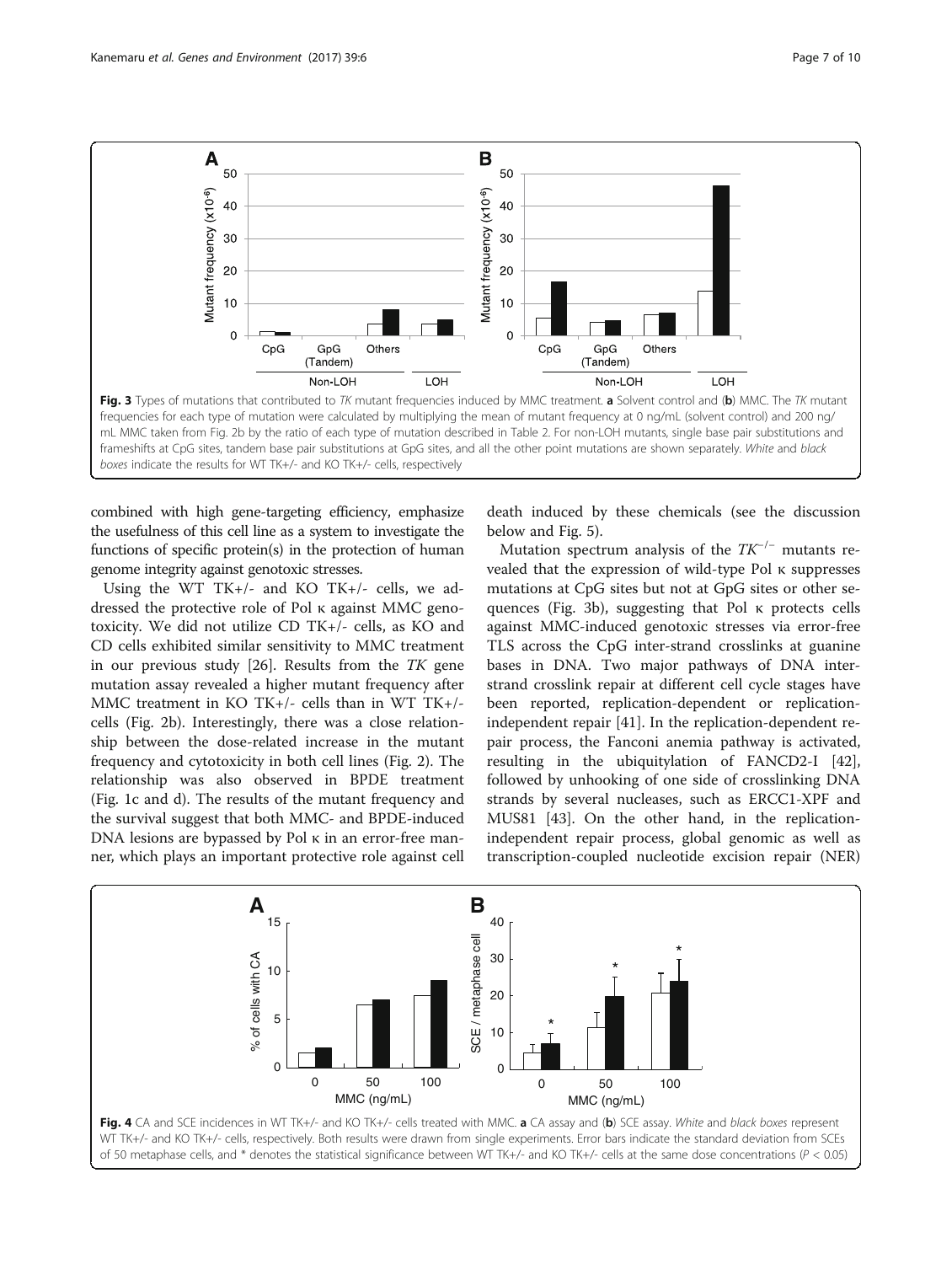<span id="page-7-0"></span>

pathway is known to be involved in resection of the duplex around crosslinking site [\[44](#page-9-0), [45\]](#page-9-0). In both pathways, the unhooked crosslinked strand is bypassed by TLS Pols. Pol κ was supposed to be involved in the TLS process, but the fidelity of Pol κ-dependent DNA synthesis beyond the lesion had yet to be clarified in human cells [[19](#page-8-0)–[21](#page-9-0), [46](#page-9-0)]. The results of the present study clearly demonstrate that Pol κ plays a substantial role in MMCinduced inter-strand crosslink repair through accurate TLS in human cells. Other TLS Pols such as Pol ζ and REV1 may also be involved in the TLS process but in an error-prone manner [\[46\]](#page-9-0). The involvement of Pol κ in the TLS suppresses both mutations as well as strand breaks in DNA because the LOH mutant in the TK gene mutation assay and the SCE incidence were significantly increased in KO TK+/- cells treated with MMC (Table [2](#page-5-0) and Fig. [4b\)](#page-6-0). In case that the MMC-induced DNA interstrand crosslinks are not bypassed by TLS polymerases, the DNA lesions might cause replication fork collapse and double strand breaks, which can lead chromosomal alterations or cell death. Taken together, we suggest that Pol κ protects cells against MMC-induced genotoxicity through error-free TLS of CpG inter-strand crosslinks, resulting in the avoidance of mutation induction by other TLS Pols or cell death (Fig. 5).

Recently, it has been reported that gpt delta mice expressing catalytically inactive Pol κ exhibited an elevated frequency of mutations at CpG and also GpG sequences in bone marrow after MMC treatment [\[32\]](#page-9-0). The results presented here with CpG inter-strand crosslinks are consistent with the in vivo results and are also supported by biochemical evidence that Pol κ accurately bypasses the  $N^2$ - $N^2$  inter-strand crosslinks at CpG sites [[19](#page-8-0)]. In con-<br>tract, there is a discrepancy with respect to mutation intrast, there is a discrepancy with respect to mutation induction at GpG intra-strand crosslinks between the results in mice and human cells. The reason for this discrepancy is unclear, but one possible explanation is the difference in NER activity between Nalm-6-MSH+ cells and mice. Indeed, the  $N^2$ - $N^2$  intra-strand crosslinks in-<br>duced by MMC as well as cisplatin, could be substrated duced by MMC, as well as cisplatin, could be substrates for NER [[47](#page-9-0)]. Pol  $\kappa$  is supposed to function in a late step of NER as a gap-filling polymerase with replicate Pols [[48\]](#page-9-0), but this role appears to be more substantial under conditions of low nucleotide concentrations [[49\]](#page-9-0). Nalm-6-MSH+ cells comprise a cancer-derived cell line generally believed to exhibit proficient nucleotide pools for continuous proliferation compared to normal cells. Therefore, we speculate that the MMC-induced GpG intra-strand crosslinks cannot be substrates for NER by Pol κ in Nalm-6-MSH+ cell lines; thus the mutation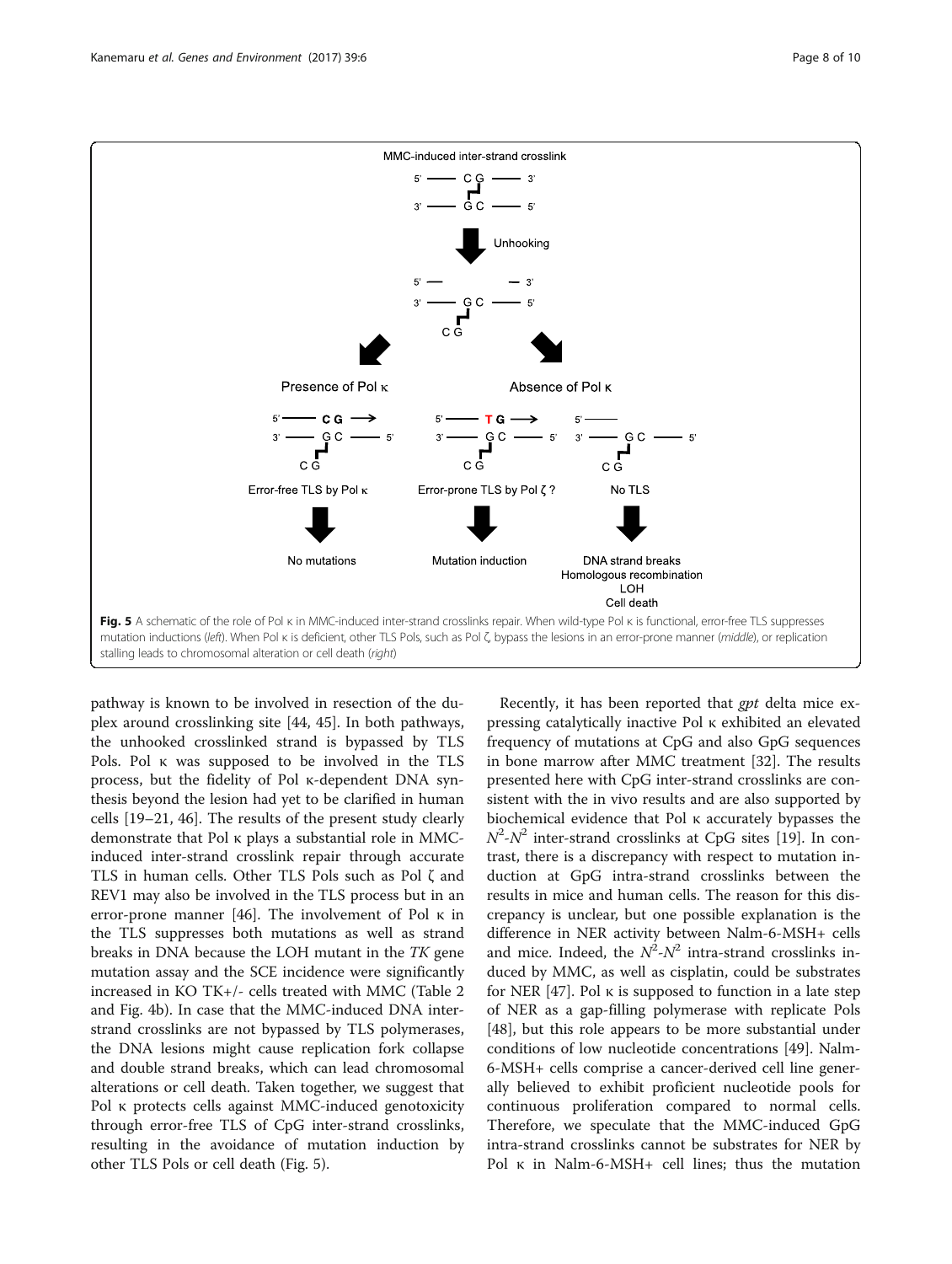#### <span id="page-8-0"></span>Conclusions

In this study, we set up the cell lines for the  $TK$  gene mutation assay and also experimental condition for CA and SCE assays in a Nalm-6-MSH+ cell lines with different expression profiles of Pol κ. The cell lines can be used to evaluate the genotoxicity of chemicals from different scopes including gene mutation, chromosome aberration, and homologous recombination, in the same background. Using this cell lines, we found that Pol κ protects human cells against MMC-mediated genotoxicity by performing error-free TLS across CpG inter-strand crosslinks. This cell line could lead to a better understanding of the roles of Pol κ in terms of susceptibility to chemical carcinogenesis.

### Additional file

[Additional file 1: Table S1.](dx.doi.org/10.1186/s41021-016-0067-3) Primer list. Table S2. Mutation spectra of  $TK^{-/-}$  mutants. (XLSX 23 kb)

#### Abbreviations

BPDE: Benzo[a]pyrene-7,8-dihydrodiol-9,10-epoxide; CA: Chromosome aberration; CD: Nalm-6-MSH+ cell expressing catalytically dead Pol κ; KO: Pol κ-deficient Nalm-6-MSH+ cell; LOH: Loss of heterozygosity; MMC: Mitomycin C; NER: Nucleotide excision repair; PE: Plating efficiency; Pol: DNA polymerase; SCE: Sister chromatid exchange; TFT: Trifluorothymidine; TK: Thymidine kinase; TLS: Translesion DNA synthesis; WT: Wild-type Nalm-6- MSH+ cell

#### Acknowledgments

This work was supported by grants-in-aid for scientific research from the Ministry of Education, Culture, Sports, Science and Technology, Japan (MEXT, 18201010; 22241016; 26281029), the Ministry of Health, Labour and Welfare, Japan (MHLW, H21-Food-General-009), the Japan Health Science Foundation (KHB1007), and the Food Safety Commission.

#### Authors' contributions

YK, TS and TN designed the study. TS, AS and NA designed the genetargeting procedure. YK established the TK gene mutation assay in Nalm-6-MSH+ cells and their Pol κ derivatives. YK performed the TK gene mutation assay and mutation spectrum analysis. YK and KM performed the CA and SCE assay. TS, AS, TN, MH and SN provided intellectual input regarding the study design and interpretation of data. YK drafted the manuscript, and TN and SN refined the manuscript. All authors read and approved the final manuscript.

#### Competing interest

The authors declare that they have no competing interests.

#### Author details

<sup>1</sup> Division of Genetics and Mutagenesis, National Institute of Health Sciences, 1-18-1 Kamiyoga, Setagaya-ku, Tokyo 158-8501, Japan. <sup>2</sup>Division of Toxicology, Department of Pharmacology, Toxicology and Therapeutics, Showa University School of Pharmacy, 1-5-8 Hatanodai, Shinagawa-ku, Tokyo 142-0064, Japan. <sup>3</sup>Toxicology Division, The Institute of Environmental Toxicology, 4321 Uchimoriya-machi, Joso-shi, Ibaraki 303-0043, Japan. 4 Graduate School of Nanobioscience, Yokohama City University, 22-2 Seto, Kanazawa-ku, Yokohama 236-0027, Japan. <sup>5</sup>Present Addresses: Graduate

School of Biomedical and Health Sciences, Hiroshima University, 1-2-3 Kasumi, Minami-ku, Hiroshima 734-8553, Japan. <sup>6</sup>Present Addresses: Biological Safety Research Center, National Institute of Health Sciences, 1-18-1 Kamiyoga, Setagaya-ku, Tokyo 158-8501, Japan.

#### Received: 27 July 2016 Accepted: 8 December 2016 Published online: 07 January 2017

#### References

- 1. Friedberg EC, Wagner R, Radman M. Specialized DNA polymerases, cellular survival, and the genesis of mutations. Science. 2002;296:1627–30.
- 2. Prakash S, Johnson RE, Prakash L. Eukaryotic translesion synthesis DNA polymerases: specificity of structure and function. Annu Rev Biochem. 2005; 74:317–53.
- 3. Nohmi T. Environmental stress and lesion-bypass DNA polymerases. Annu Rev Microbiol. 2006;60:231–53.
- 4. Friedberg EC, Lehmann AR, Fuchs RP. Trading places: how do DNA polymerases switch during translesion DNA synthesis? Mol Cell. 2005;18:499–505.
- 5. Sale JE, Lehmann AR, Woodgate R. Y-family DNA polymerases and their role in tolerance of cellular DNA damage. Nat Rev Mol Cell Biol. 2012;13:141–52.
- 6. Ohmori H, Friedberg EC, Fuchs RP, Goodman MF, Hanaoka F, Hinkle D, et al. The Y-family of DNA polymerases. Mol Cell. 2001;8:7–8.
- 7. Gibbs PE, McGregor WG, Maher VM, Nisson P, Lawrence CW. A human homolog of the Saccharomyces cerevisiae REV3 gene, which encodes the catalytic subunit of DNA polymerase zeta. Proc Natl Acad Sci U S A. 1998;95:6876–80.
- 8. Ogi T, Shinkai Y, Tanaka K, Ohmori H. Polkappa protects mammalian cells against the lethal and mutagenic effects of benzo[a]pyrene. Proc Natl Acad Sci U S A. 2002;99:15548–53.
- 9. Suzuki N, Ohashi E, Kolbanovskiy A, Geacintov NE, Grollman AP, Ohmori H, et al. Translesion synthesis by human DNA polymerase kappa on a DNA template containing a single stereoisomer of dG-(+)- or dG-(-)-anti-N(2)- BPDE (7,8-dihydroxy-anti-9,10-epoxy-7,8,9,10-tetrahydrobenzo[a]pyrene). Biochemistry. 2002;41:6100–6.
- 10. Huang X, Kolbanovskiy A, Wu X, Zhang Y, Wang Z, Zhuang P, et al. Effects of base sequence context on translesion synthesis past a bulky (+)-transanti-B[a]P-N2-dG lesion catalyzed by the Y-family polymerase pol kappa. Biochemistry. 2003;42:2456–66.
- 11. Avkin S, Goldsmith M, Velasco-Miguel S, Geacintov N, Friedberg EC, Livneh Z. Quantitative analysis of translesion DNA synthesis across a benzo[a]pyrene-guanine adduct in mammalian cells: the role of DNA polymerase kappa. J Biol Chem. 2004;279:53298–305.
- 12. Zhang Y, Yuan F, Wu X, Wang M, Rechkoblit O, Taylor JS, et al. Error-free and error-prone lesion bypass by human DNA polymerase kappa in vitro. Nucleic Acids Res. 2000;28:4138–46.
- 13. Haracska L, Prakash L, Prakash S. Role of human DNA polymerase kappa as an extender in translesion synthesis. Proc Natl Acad Sci U S A. 2002;99: 16000–5.
- 14. Jaloszynski P, Ohashi E, Ohmori H, Nishimura S. Error-prone and inefficient replication across 8-hydroxyguanine (8-oxoguanine) in human and mouse ras gene fragments by DNA polymerase kappa. Genes Cells. 2005;10:543–50.
- 15. Kamiya H, Kurokawa M. Mutagenic bypass of 8-oxo-7,8-dihydroguanine (8 hydroxyguanine) by DNA polymerase kappa in human cells. Chem Res Toxicol. 2012;25:1771–6.
- 16. Fischhaber PL, Gerlach VL, Feaver WJ, Hatahet Z, Wallace SS, Friedberg EC. Human DNA polymerase kappa bypasses and extends beyond thymine glycols during translesion synthesis in vitro, preferentially incorporating correct nucleotides. J Biol Chem. 2002;277:37604–11.
- 17. Yoon JH, Bhatia G, Prakash S, Prakash L. Error-free replicative bypass of thymine glycol by the combined action of DNA polymerases kappa and zeta in human cells. Proc Natl Acad Sci U S A. 2010;107:14116–21.
- 18. Plosky BS, Frank EG, Berry DA, Vennall GP, McDonald JP, Woodgate R. Eukaryotic Y-family polymerases bypass a 3-methyl-2′-deoxyadenosine analog in vitro and methyl methanesulfonate-induced DNA damage in vivo. Nucleic Acids Res. 2008;36:2152–62.
- 19. Minko IG, Harbut MB, Kozekov ID, Kozekova A, Jakobs PM, Olson SB, et al. Role for DNA polymerase kappa in the processing of N2-N2-guanine interstrand cross-links. J Biol Chem. 2008;283:17075–82.
- 20. Ho TV, Guainazzi A, Derkunt SB, Enoiu M, Scharer OD. Structure-dependent bypass of DNA interstrand crosslinks by translesion synthesis polymerases. Nucleic Acids Res. 2011;39:7455–64.